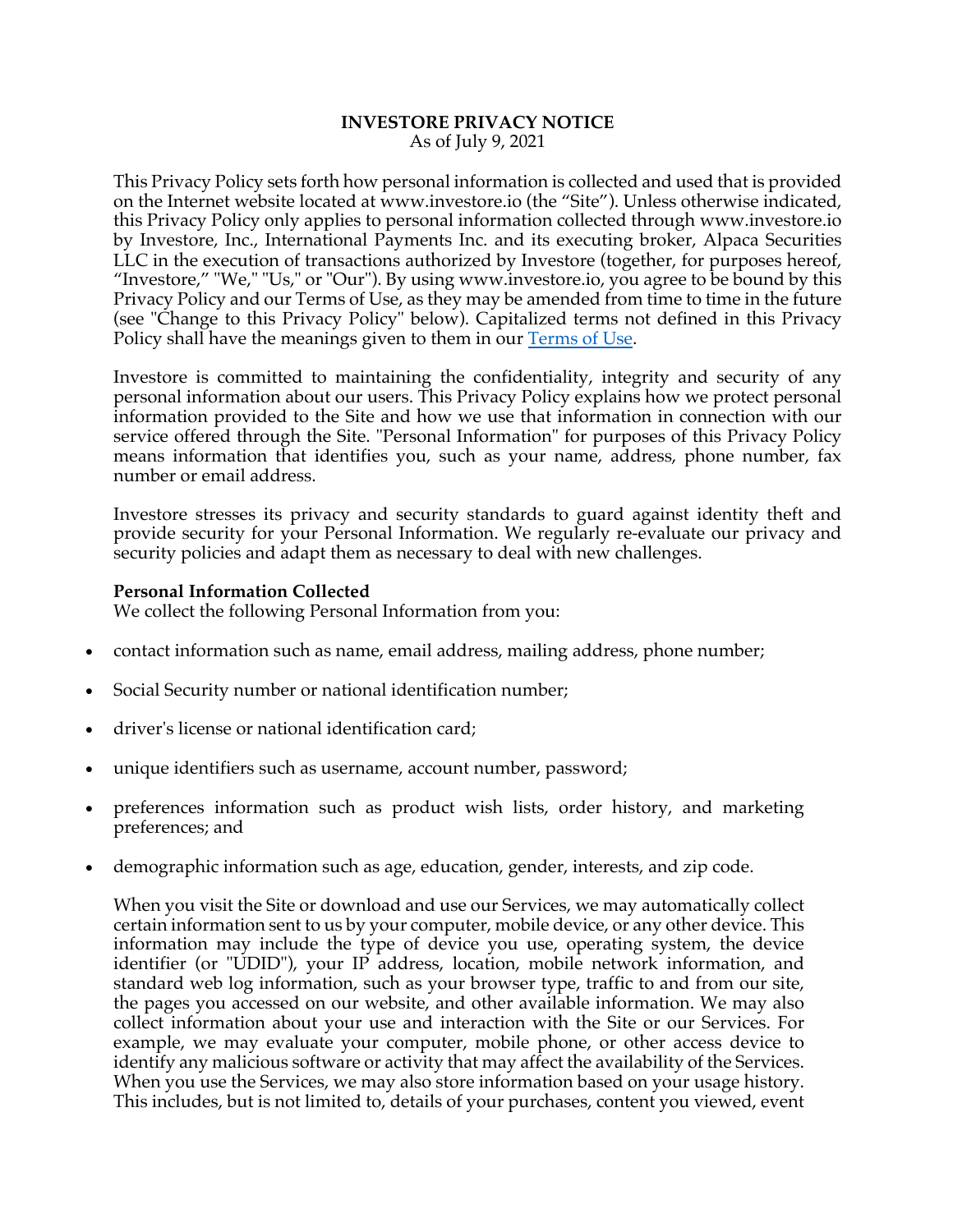information, click stream information, and cookies that may uniquely identify your browser or your account.

## **Information Sharing**

Investore uses and discloses your Personal Information only as follows:

- to analyze site usage and improve the Service;
- to deliver to you any administrative notices, money alerts, and communications relevant to your use of the Service;
- to fulfill your requests for certain products and services;
- for market research, project planning, troubleshooting problems, and detecting and protecting against error, fraud, or other criminal activity;
- to third-party contractors that provide services to Investore, including but not limited to payment processing, customer service, IT services, etc. and are bound by these same privacy restrictions;
- to enforce Investore's Terms of Use; and as otherwise set forth in this Privacy Policy;
- to disclose aggregated, anonymous information to affiliates, agents, business partners, and other third parties;
- to disclose aggregated, anonymous, user statistics to describe the Program and Services to current and prospective business partners and other third parties for other lawful purposes; and
- to share some or all of your information with our parent company.

We may also disclose your Personal Information as required by law, such as to comply with a subpoena, or similar legal process, and when we believe in good faith that disclosure is necessary to protect our rights, protect your safety or the safety of others, investigate fraud, or respond to a government request.

If Investore is involved in a merger, acquisition, or sale of all or a portion of its assets, you will be notified via email and/or a prominent notice on our Site of any change in ownership or uses of your Personal Information, as well as any choices you may have regarding your Personal Information.

#### **User Access and Choice**

If the Personal Information on file for you changes, or if you no longer desire our service, you may correct or update it by making the change on our Customer Information page or by emailing Investore Customer Service at info@investore.io.

We will retain and use your information as necessary to comply with our legal and/or regulatory obligations, resolve disputes, and enforce our agreements.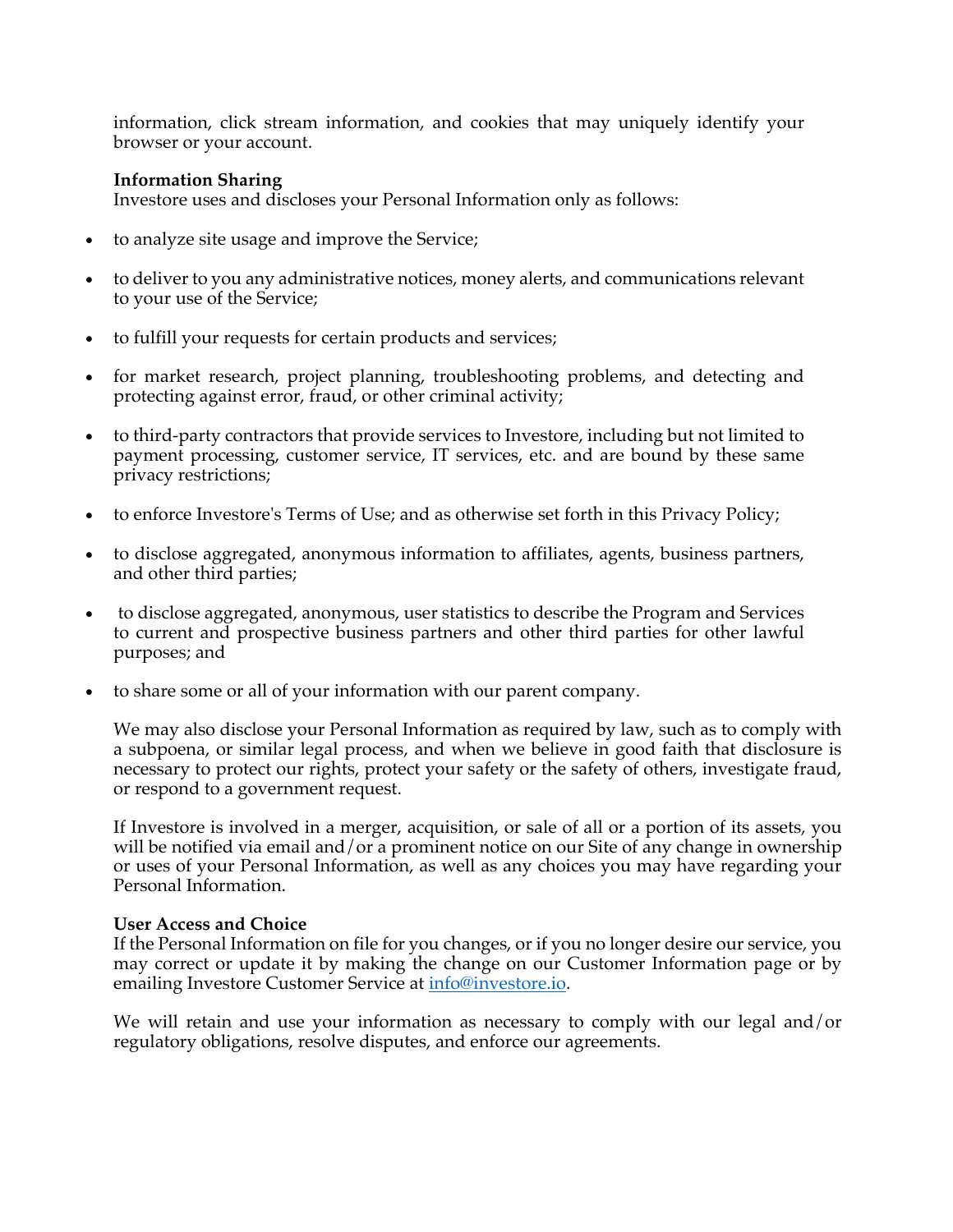## **Cookies/Tracking Technologies**

A cookie is a small text file that is stored on a user's computer for record-keeping purposes. We use cookies on the Site. We do not link the information we store in cookies to any personally identifiable information you submit while on the Site.

We use both session ID cookies and persistent cookies. A session ID cookie expires when you close your browser. A persistent cookie remains on your hard drive for an extended period of time. You can remove persistent cookies by following directions provided in your Internet browser's "help" directory.

If you reject cookies, you may still use the Site, but your ability to use some areas of the Site, such as contests or surveys, may be limited.

The use of cookies by our partners and/or service providers is not covered by our Privacy Policy. We do not have access or control over these cookies. Our partners and/or service providers use session ID cookies to make it easier for you to navigate the Site.

We employ a software technology called Smartlook, that helps us better manage content on the Site by informing us what content is effective. Smartlook provides qualitative website and mobile app analytics and various modules which include, but are not limited to, visitor recordings (user replay), automatic event tracking, conversion funnels, and heatmaps for websites. Please click here to view Smartlook's Privacy Policy.

#### **Security**

We follow generally accepted standards to protect the Personal Information submitted to us, both during transmission and once we receive it. No method of transmission over the Internet, or method of electronic storage, is 100% secure, however. Therefore, we cannot guarantee its absolute security. If you have any questions about security on the Site, please contact us.

Investore's Site and Services are only available to Individuals aged 18 or older. We comply with the Children's Online Privacy Protection Act (COPPA) and we will not knowingly collect Personal Information from any person under the age of 18. If an individual under the age of 18 has provided us with Personal Information, a parent or guardian of that child may contact us and request that such information be deleted from our records.

# **California Residents**

Pursuant to Section 1798.83 of the California Civil Code, residents of California have the right to obtain certain information about the types of personal information that companies with whom they have an established business relationship (and that are not otherwise exempt) have shared with third parties for direct marketing purposes during the preceding calendar year, including the names and addresses of those third parties, and examples of the types of services or products marketed by those third parties. If you wish to submit a request pursuant to Section 1798.83, please contact us via email at info@investore.io. Investore does not monitor, recognize, or honor any opt-out or do not track mechanisms, including general web browser "Do Not Track" settings and/or signals.

# **Changes to this Privacy Policy**

We may update this privacy policy to reflect changes to our information practices. If we make any material changes, we will notify you by email or by means of a notice on this Site prior